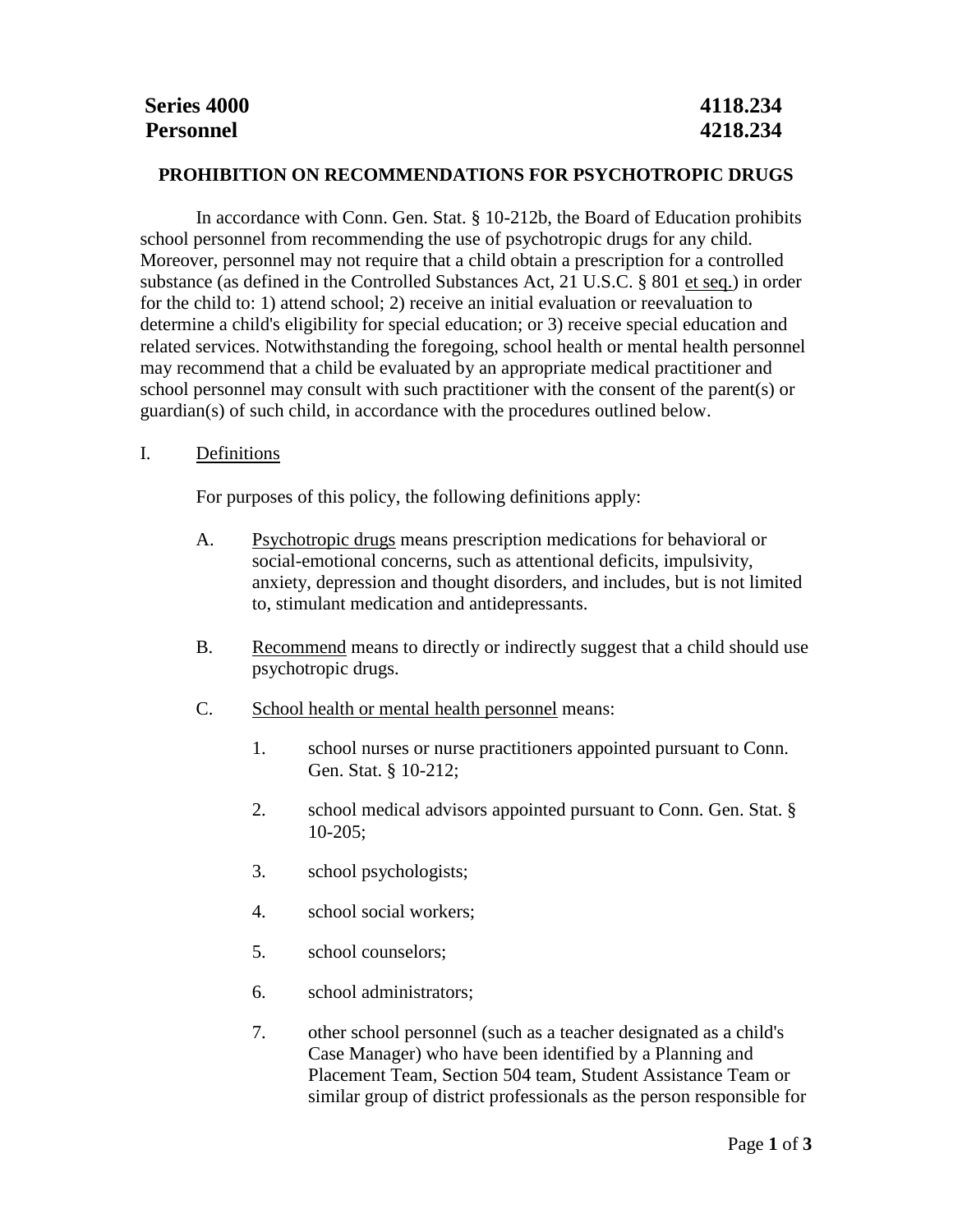communication with a parent or guardian about a child's need for medical evaluation;

8. a school professional staff member designated by the Superintendent to communicate with a child's parent or guardian about a child's need for medical evaluation.

## II. Procedures

- A. A school health or mental health personnel, as defined above, may communicate with other school personnel about a child who may require a recommendation for a medical evaluation, provided that 1) there is a legitimate educational interest in sharing such information; and 2) such communication shall remain confidential, to the extent required by law.
- B. A school health or mental health personnel, as defined above, may communicate a recommendation to a parent or guardian that a child be evaluated by a medical practitioner provided that 1) based on such person's professional experience, objective factors indicate that a medical evaluation may be necessary to address concerns relating to the child's education and overall mental health; and 2) any communication includes the basis for the recommendation.
- C. If a parent or guardian determines that it is necessary to share medical information, including results of any medical evaluation, with school personnel, he or she may do so at any time. School personnel who receive such information directly from a parent must maintain the confidentiality of such information, to the extent required by law.
- D. Any school personnel with a legitimate educational interest in obtaining information from a child's medical practitioner outside the school who is not a school employee must obtain prior, written consent from the child's parent or guardian to communicate with such outside medical practitioners. Any school health or mental health personnel, as defined above, may request written consent from the parent or guardian. To be valid, the written consent must: 1) be signed by the child's parent or guardian; 2) be dated; 3) provide the child's name; 4) provide the name of the medical practitioner and relevant contact information, to the extent known; and 5) indicate the scope of the consent.

Nothing in this policy shall be construed to prevent school personnel from consulting with a medical practitioner who has information concerning a child, as long as the school district has obtained consent from the parent(s) or guardian(s) of the child, in accordance with Section II.D., above. Nothing in this policy shall prevent a Planning and Placement Team from recommending a medical evaluation as part of an initial evaluation or reevaluation, as needed to determine a child's (i) eligibility for special education and related services, or (ii) educational needs for an individualized education program.